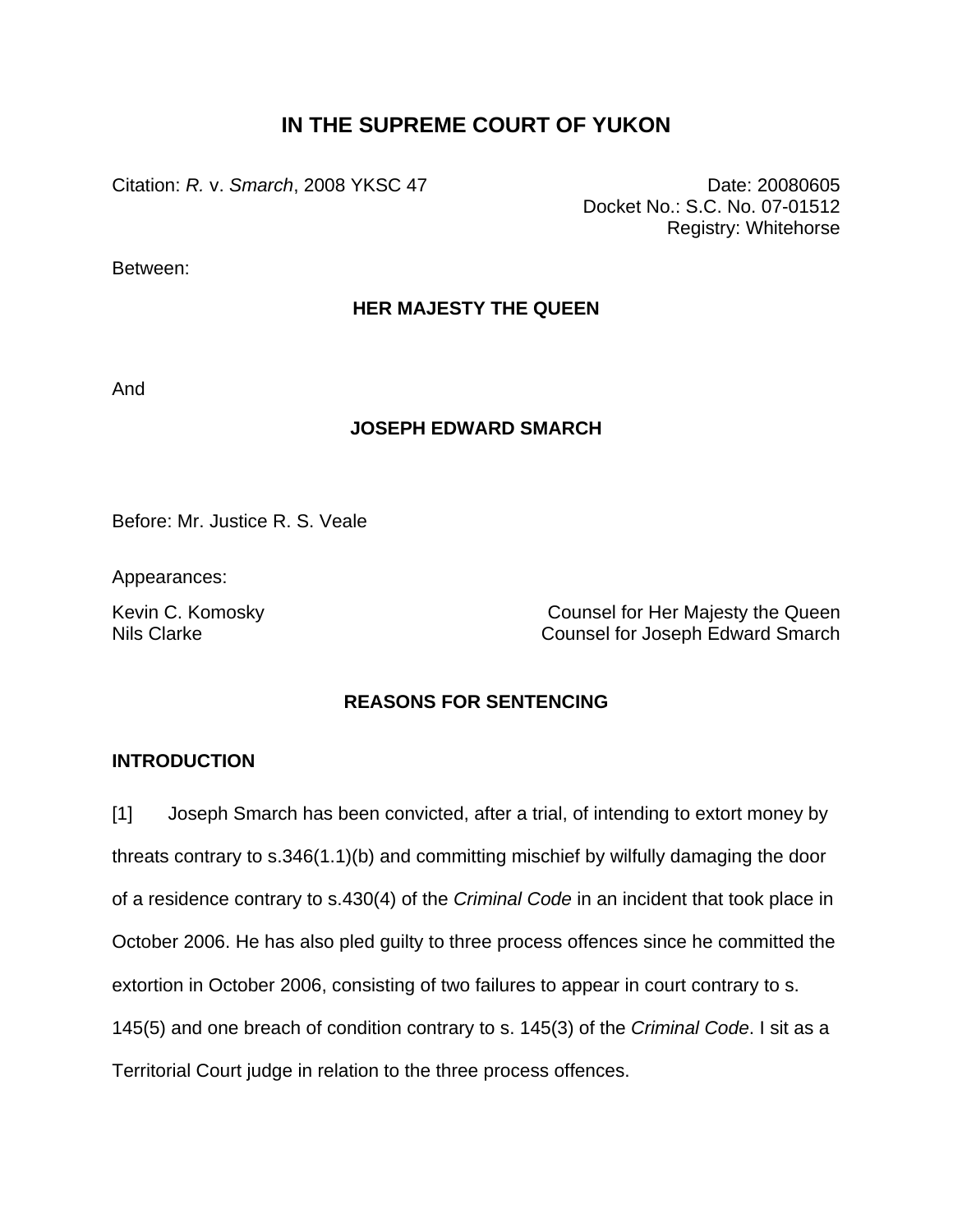### **CIRCUMSTANCES OF THE OFFENCES**

[2] Mr. Smarch testified that he is a crack cocaine addict and that he was trying to collect a \$70 drug debt. Mr. Smarch was driven to a parking lot adjacent to the residence of the complainant who was in the residence at the time to the knowledge of Mr. Smarch. Mr. Smarch used a baseball bat to break open the complainant's outer door but he was unable to break down the inner door, despite repeated banging on the door with the baseball bat. There was a great deal of banging and yelling that was heard by the neighbours as well as the complainant. One neighbour confirmed that Mr. Smarch was asking for money and threatening to kill the person inside. The complainant himself was quite terrified and was a reluctant witness. He acknowledged that he threatened to shoot Mr. Smarch if he entered the apartment. Mr. Smarch eventually left and struck a vehicle with the baseball bat in the process. I am satisfied that there was sufficient evidence at trial to prove these facts beyond a reasonable doubt.

### **VICTIM IMPACT STATEMENT**

[3] The complainant indicated in a written statement that both he and his neighbours were traumatized by the incident. It appears that his landlord is requiring him to replace the outer door.

### **CIRCUMSTANCES OF OFFENDER**

[4] This information is based upon a pre-sentence report on Mr. Smarch supplemented by letters of support filed by counsel for Mr. Smarch.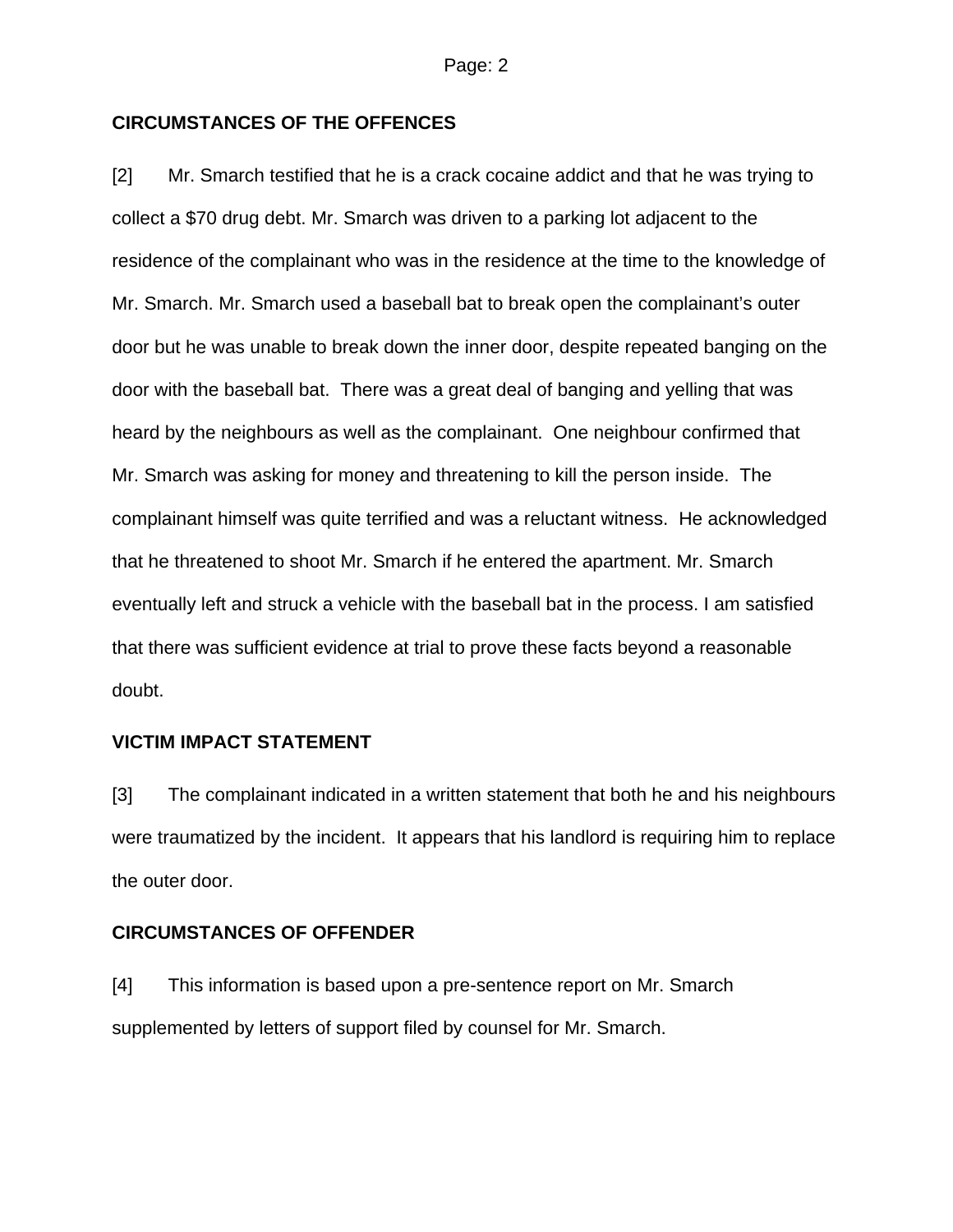[5] Mr. Smarch has had an unfortunate family history. His mother, who also had a drug addiction, died when he was a very young child. He was raised by his maternal grandparents in British Columbia until a physical altercation with his grandfather resulted in Mr. Smarch residing in a group home from ages 15 to 18. He alleges that he suffered from physical, emotional, and sexual abuse.

[6] Mr. Smarch is of Yukon First Nation ancestry and expresses a great interest in learning about and living in a traditional lifestyle. His First Nation indicates that he has had sporadic seasonal employment. The Capital and Infrastructure department of his First Nation indicates there is potential employment for him but they are not holding a position should he be released. He could be a candidate for a Fish Technician job, a one-month position this summer.

[7] Mr. Smarch attended schools from kindergarten to grade 11 in British Columbia. He has also completed a number of programs or courses from transporting dangerous goods to wilderness first aid and trapping.

[8] He has had several common-law relationships which appear to have been quite dysfunctional. He has a 15-year-old son who resides with his mother. It appears that he has a good relationship with his son. He indicated in the hearing that he has two other children.

[9] Mr. Smarch has a good relationship with Mike Hodgson, the social worker in his home community of Teslin. Mr. Hodgson gives the most positive prognosis for him. Mr. Hodgson candidly concedes that Mr. Smarch lies pathetically and at 40 years old still pretends to be a gangster, all the while realizing that this lifestyle is a dead end. However, Mr. Hodgson believes that Mr. Smarch can change his lifestyle and confirms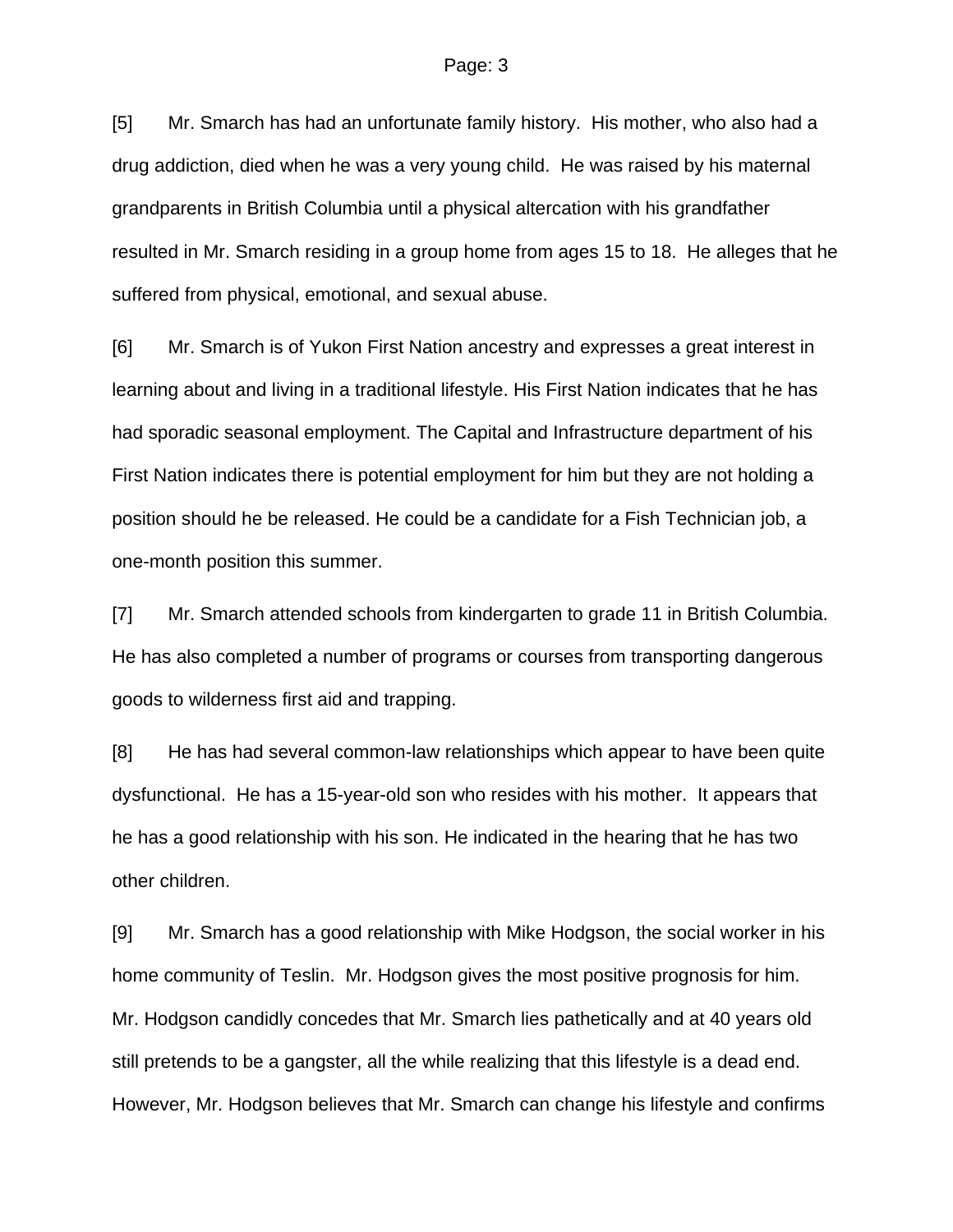that he held a labourer's position from September to December 2007, which Mr. Hodgson describes as a big step for him.

[10] Mr. Smarch would like to have a community disposition but has no residence in his First Nation community because of unpaid rent to the extent of \$12,000. He also acknowledges having a significant drug problem that has negatively affected him most of his adult life. He acknowledges that his drug problem continued right up to this offence in October 2006. He professes to have a group of supportive friends who give him appropriate guidance. None have come forward to provide a residential placement or employment proposal.

[11] The pre-sentence report indicated that Mr. Smarch thinks that the whole trial process has been "crooked" and believes that the Crown and his lawyer conspired against him. I should interject that his lawyer applied to withdraw from the record, an application that I granted. He is now represented by a lawyer that was not involved in the trial. To his credit, Mr. Smarch apologized and showed some remorse for the offence at the sentencing hearing.

[12] Mr. Smarch has a criminal record that began in 1987 and consists of 20 convictions ranging from theft, breaking and entering, possession of a narcotic, possession of a weapon, uttering threats, and a number of failures to comply with a probation order or undertaking. However, his last major offence is a conviction in 2002 when he broke into a house where his cousin was sleeping. He was convicted of breaking and entering and committing an assault and uttering threats. He slapped his cousin and held him down on his bed with his forearm at his cousin's throat, choking him. This was in apparent retaliation for alleged comments made by his cousin that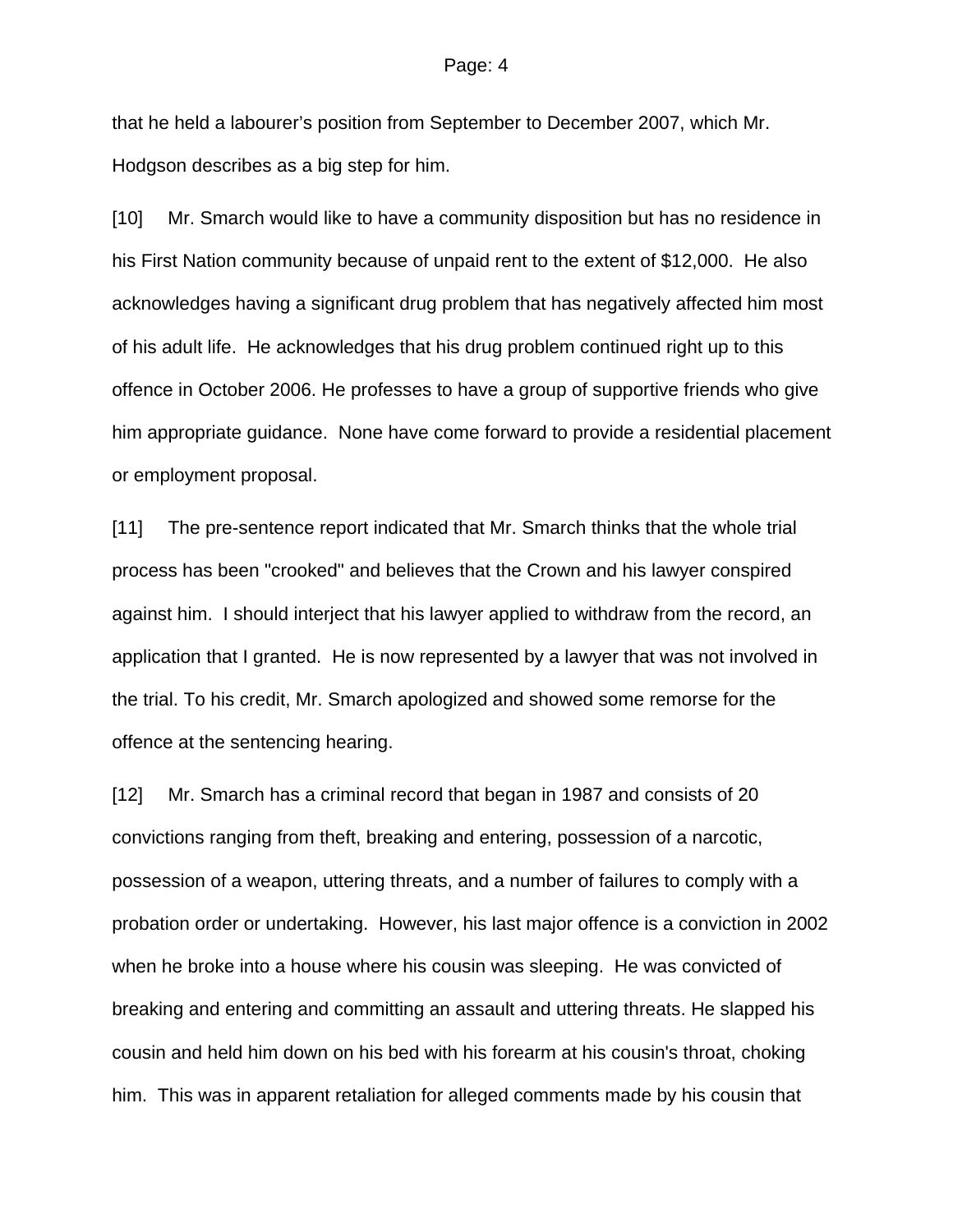Mr. Smarch was not the parent of his children. Mr. Smarch threatened to kill his cousin if he did not stop talking about him and, if he called the police, Mr. Smarch would see that his cousin's family would be hurt. He received a sentence of three months in custody.

[13] The probation officer advised that Mr. Smarch was cooperative in meeting with him and in providing information for his report. However, he did not recommend a community disposition for Mr. Smarch because of his inability to obey court orders, his negative attitude regarding this conviction, and his frequent dishonesty. In contrast, the Teslin social worker stated that Mr. Smarch can be overly aggressive to get what he wants, but he is often posturing and at age 40 he wants to change his life. He confirmed that Mr. Smarch needs long-term intensive counselling. The Many Rivers counselling service confirms that Mr. Smarch has attended eight counselling sessions since December 12, 2006.

[14] Phillip Gatensby, who delivers a program called Gathering Power at the Whitehorse Correctional Centre, has provided confirmation that Mr. Smarch is making an honest effort to move toward positive change.

### **SENTENCING PRINCIPLES**

[15] Section 718 of the *Criminal Code* provides that the fundamental purpose of sentencing is to contribute to respect for the law and the maintenance of a just, peaceful and safe society by imposing just sanctions with one or more of the following objectives: denunciation, deterrence, separation, rehabilitation, reparations for harm done, and promoting a sense of responsibility in offenders. It also requires consideration of all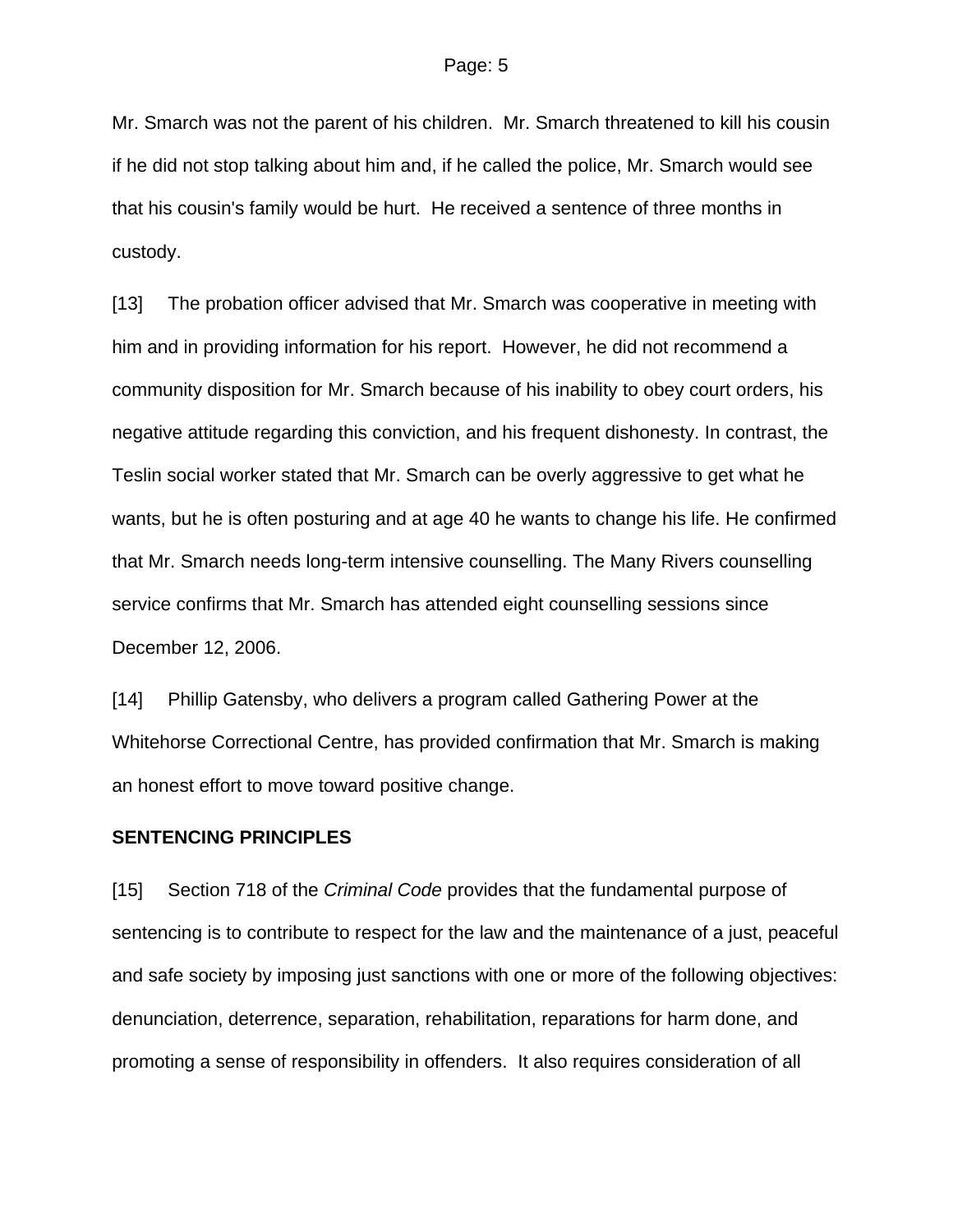available sanctions other than imprisonment that are reasonable in the circumstances, with particular attention to the circumstances of aboriginal offenders.

[16] A conditional sentence may be imposed under s. 742.1 where the sentence of imprisonment is less than two years and serving the sentence in the community would not endanger the safety of the community and would be consistent with the

aforementioned principles of sentencing.

[17] The Crown is seeking a sentence of incarceration of 36 months, primarily

focussed on deterrence and denunciation as the primary factors in sentencing. The

Crown submits that the range of sentence for this extortion offence is one to five years.

This is based upon the principle, recently enunciated, in *R.* v, *Vickers,* 2007 BCCA 554,

at paras. 12 and 13 that:

This Court has repeatedly stated that deterrence and denunciation are the primary factors in sentencing for violent crimes, particularly when these crimes violate the safety and security of a person's home. As Madam Justice Saunders recently stated in *R.* v. *Meigs*, 2007 BCCA 394 at para. 25, "it is a grave offence to enter another person's home without permission, and graver to enter the home and violate the occupant. The courts must and do impose stern sanctions for such crimes".

While rehabilitation cannot be overlooked, it is of secondary importance in dealing with a case of this kind. This is particularly so when there is no indication that the offender is a good candidate for rehabilitation. Indeed, the indicators with respect to Mr. Vickers point in the opposite direction, given his criminal record and the fact that he engaged in serious criminal activity within hours of being released from jail."

[18] The Crown does not suggests that the sentence of 10 years imposed in *R.* v.

*Vickers* for a particularly violent offence and home invasion is relevant to Mr. Smarch's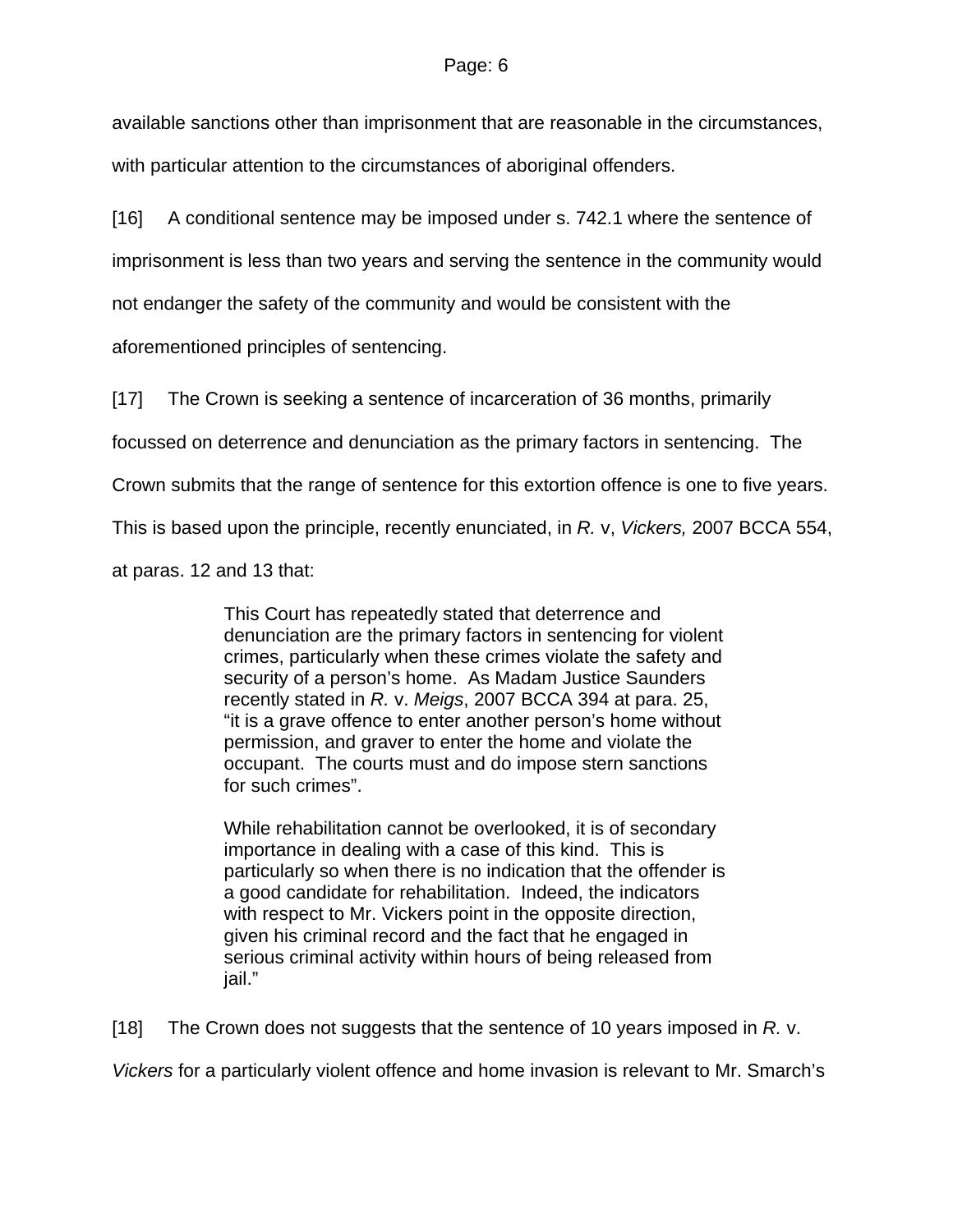circumstances but rather an indication of the court's view of violations of the safety and

security of a person's home.

[19] The Crown does submit that s. 348.1 of the *Criminal Code* should be applied to

Mr. Smarch. That section states:

Aggravating Circumstance – Home Invasion

If a person is convicted of an offence under any of subsection 279(2) or sections 343, 346 and 348 in relation to a dwelling-house, the court imposing the sentence on the person shall consider as an aggravating circumstance the fact that the dwelling-house was occupied at the time of the commission of the offence and that the person, in committing the offence,

(a) knew that or was reckless as to whether the dwelling-house was occupied; and

(b) used violence or threats of violence to a person or property.

[20] The Crown submits that the statutory aggravating circumstance in s. 348.1 applies to this extortion offence as Mr. Smarch knew this home was occupied by the complainant and used physical violence against the home itself and a death threat to the complainant.

[21] The Crown also submits that the case of *R.* v. *Brace and Stewart*, 2008 YKTC 41, is relevant to the sentence. In that case, Brace and Stewart were convicted of breaking and entering a dwelling-house and committing an assault therein contrary to s. 348(1)(b) of the *Criminal Code*. Judge Faulkner found that one of the occupants was punched in the head, knocked down and kicked in the face. A second occupant was assaulted and the third managed to escape. Judge Faulkner applied the statutory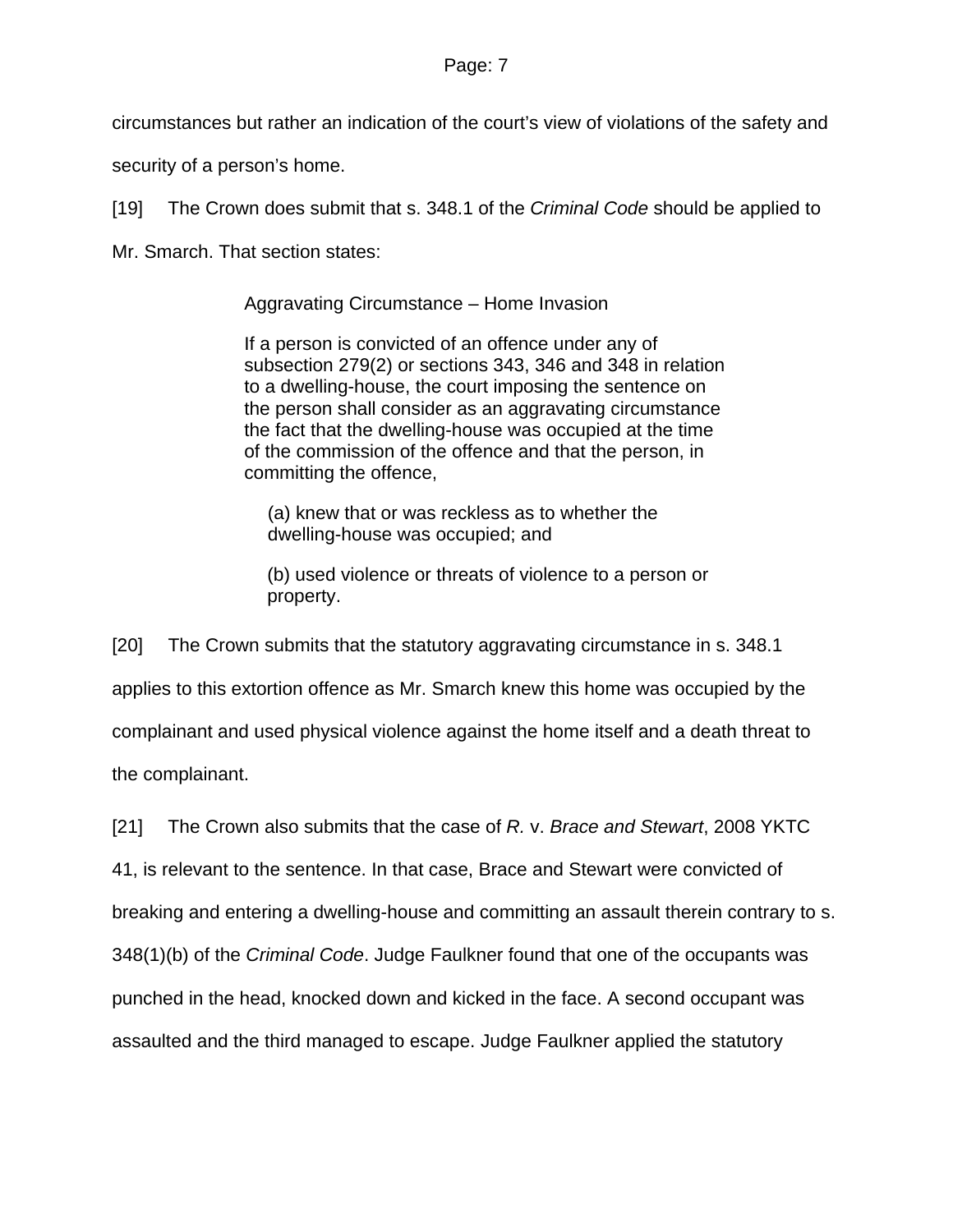aggravating circumstances of s. 348.1 of the *Criminal Code* and sentenced Brace and Stewart to a period of imprisonment of three years each.

[22] Counsel for Mr. Smarch submits that the range of sentence for this case is 10 to 12 months. He points out that there was no personal violence against the complainant and relies upon the case of *R.* v. *Cromwell*, 2007 BCSC 601, where Ehrcke J. imposed a sentence of nine months imprisonment on Mr. Cromwell's co-accused, Mr. Vonhiltgen. In that case, there was no evidence of actual physical violence. The facts were that Mr. Vonhiltgen came speeding towards the complainants who sat in their truck. He blocked their way and reached in the driver's window and removed the car keys. He had two other men with him and the sentencing judge concluded that the complainants believed they were not free to leave. Apparently, the purpose of the incident was to induce fear and collect a large drug debt.

[23] In *R.* v. *Cromwell*, Crown counsel referred to cases where the sentences for extortion ranged from three months to five years.

[24] Defence counsel also provided cases where a conditional sentence of 22 months was imposed for the offence of extortion. In *R.* v. *Bohoychuck*, [2005] M.J. No. 92, a conditional sentence of 22 months was imposed for extortion in the amount of \$2,000. The facts were that Mr. Bohoychuk assaulted his victim with kicks to the head and took his car in exchange for \$2,000. The car was returned in 5 or 6 days and the injuries inflicted were relatively minor, not requiring medical attention. This case followed a Manitoba Court of Appeal precedent in *R.* v. *Romolo*, [2002] M.J. No. 209, where the court imposed a conditional sentence of two years less a day for a case involving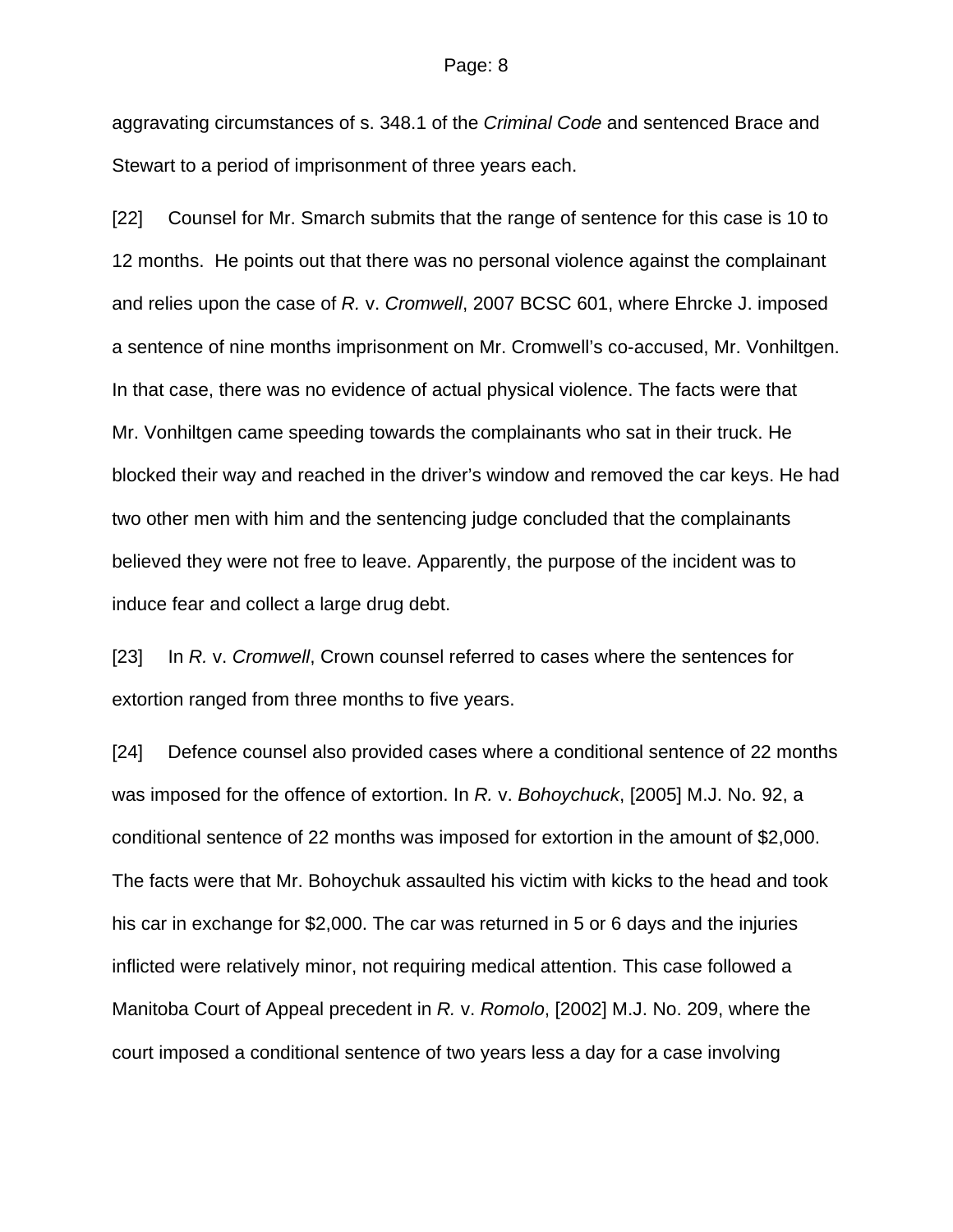extortion and threats with a revolver. The court found that the accused made positive gains towards rehabilitation between the time of the offence and the sentencing.

[25] Defence counsel submits that the appropriate range of sentence is low because this case is more akin to a conviction for uttering threats. He submits that the statutory aggravation set out in s. 348.1 of the *Criminal Code* is not applicable because I did not make a specific finding of fact in convicting Mr. Smarch in *R.* v. *Smarch*, 2008 YKSC 29, that would bring him within s. 348.1. I have some difficulty with this submission because I clearly found that Mr. Smarch was hitting the door frame of the complainant's house, with the knowledge the complainant was inside and uttering the threat to kill him if the drug debt was not paid. I do understand the submission to the extent that it suggests that s. 348.1 is entitled "home invasion" and that is not precisely what occurred here, as there was no entry into the complainant's house.

### **SENTENCE**

[26] I am of the view that the appropriate range of sentence for extortion is one to five years as suggested by the Crown.

[27] I also am of the view that s. 348.1 clearly applies in the circumstances of this offence. Mr. Smarch was clearly involved in extortion in relation to a dwelling-house. He went to the complainant's house to collect a drug debt. He knew the dwelling was occupied by the complainant because they shouted at each other and made threats: the complainant in defence of his property and Mr. Smarch threatening the complainant with death if he didn't pay the drug debt. There was no personal assault of the complainant but Mr. Smarch clearly used a baseball bat to break the outer door although he was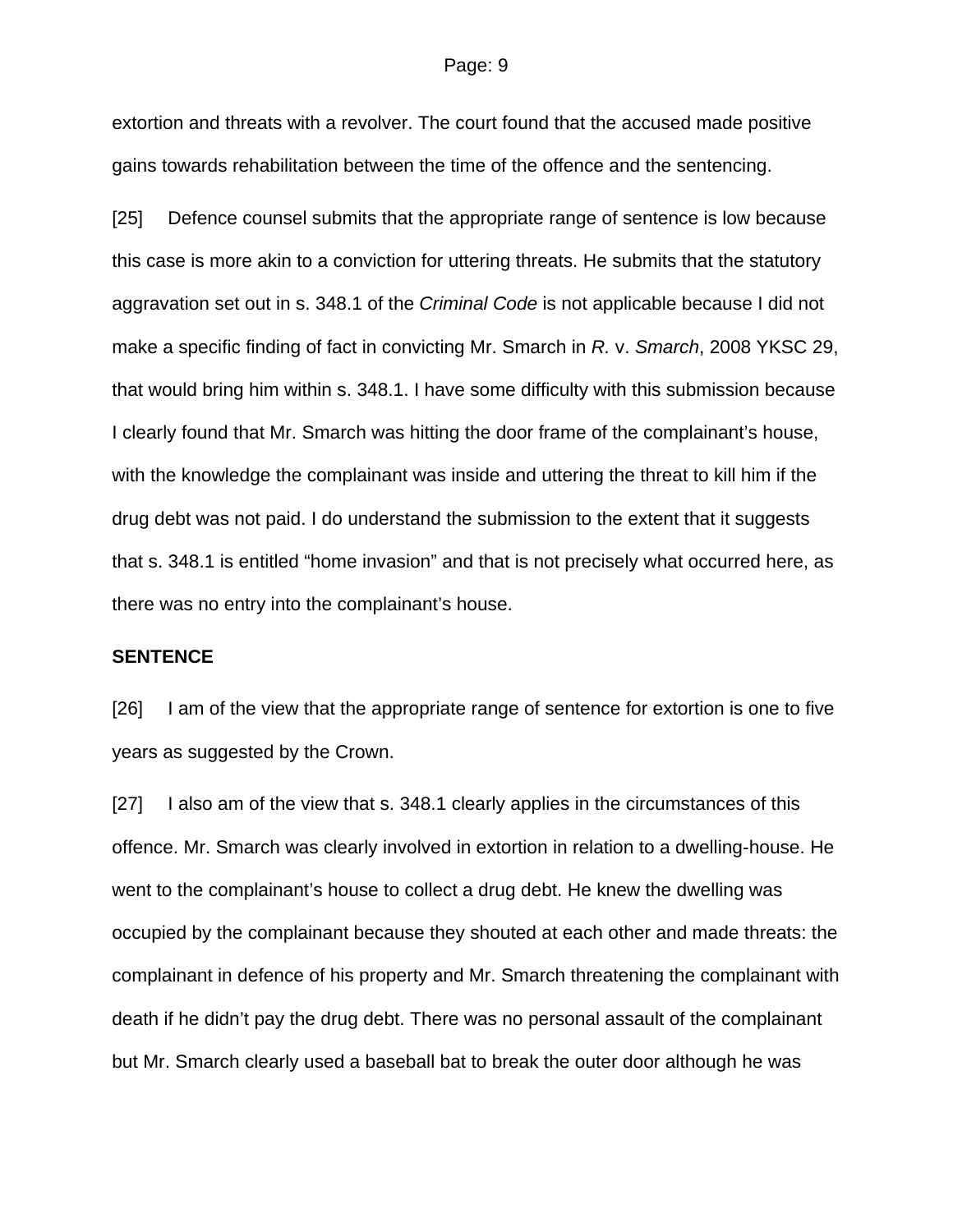unsuccessful in penetrating the inner door. I conclude that the statutory aggravating

circumstance of s. 348.1 applies to this case.

[28] As I understand the submission of counsel for Mr. Smarch, it is that s. 348.1

should not apply to these circumstances because the facts do not support the

conclusion that it was a "home invasion" which is the heading of s. 348.1. The role of

headings in statutory interpretation was discussed by Estey J. in *Law Society of Upper* 

*Canada* v. *Skapinker*, [1984] 1 S.C.R. 357, where he held:

I conclude that an attempt must be made to bring about a reconciliation of the heading with the section introduced by it. If, however, it becomes apparent that the section when read as a whole is clear and without ambiguity, the heading will not operate to change that clear and unambiguous meaning. Even in that midway position, a court should not, by the adoption of a technical rule of construction, shut itself off from whatever small assistance might be gathered from an examination of the heading as part of the entire constitutional document.

[29] This was cited with approval in *R.* v. *Davis*, [1999] 3 S.C.R. 759, by Lamer C.J.

who said at para. 53:

In my view, Estey J.'s approach to the role of headings in statutory interpretation is the correct one. Headings "should be considered part of the legislation and should be read and relied on like any other contextual feature": Driedger on the Construction of Statutes (3rd ed. 1994), by R. Sullivan, at p. 269. The weight to be given to the heading will depend on the circumstances. Headings will never be determinative of legislative intention, but are merely one factor to be taken into account: see Lohnes, supra, at p. 179.

[30] Applying these principles to the interpretation of s. 348.1, I conclude that the

words "an offence … in relation to a dwelling-house …" is unambiguous and does not

require entry in the sense that might be conveyed by the words "home invasion". The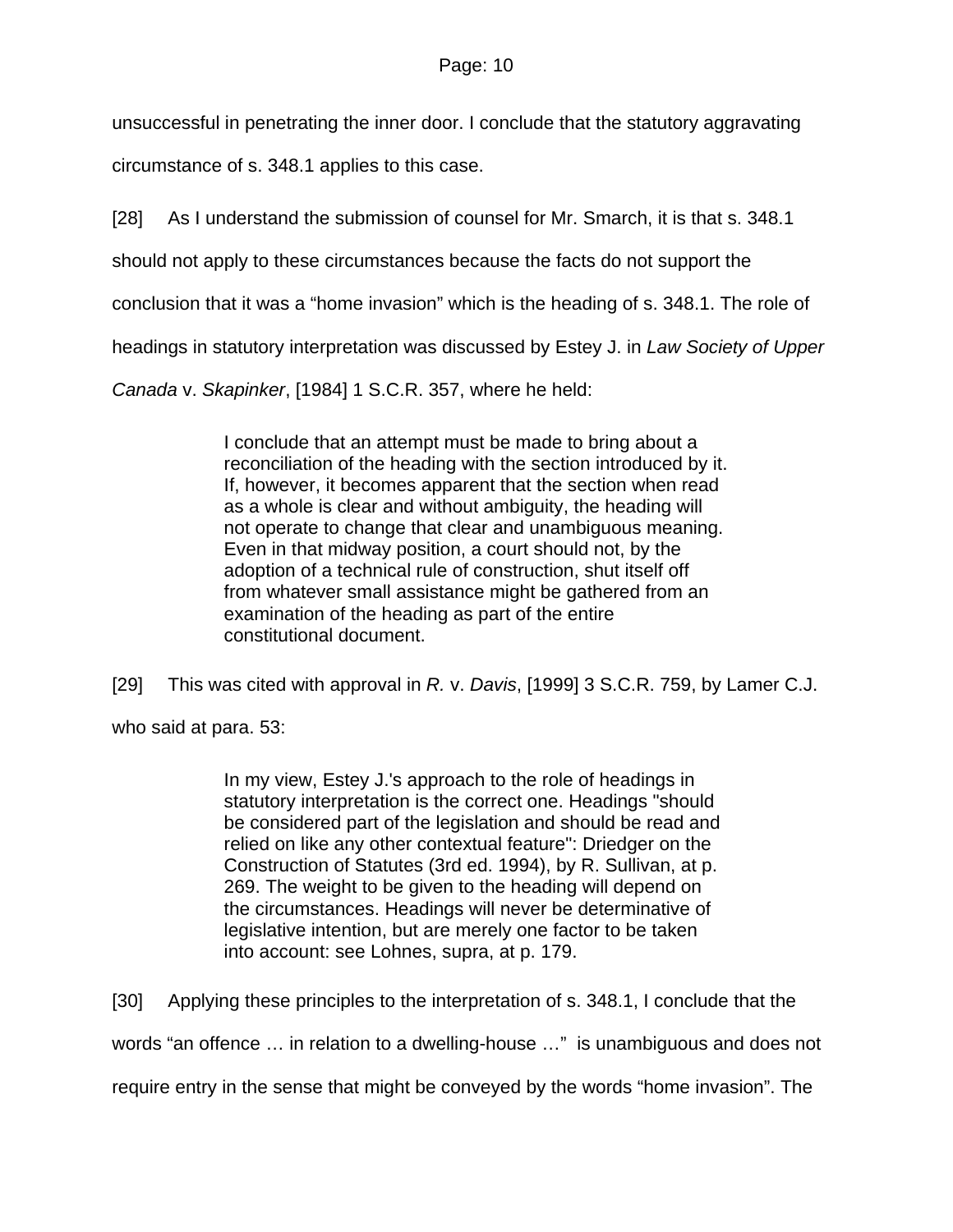latter words are terminology or jargon that is very descriptive and useful in a general way to describe an aggravating circumstance. But it was not intended, in my view, to limit the application of s. 348.1 to only those circumstances where there is an actual entry inside a dwelling-house. That would place a very narrow interpretation on the words "in relation to a dwelling-house" where the more salient requirement is not entry but knowledge that the dwelling-house was occupied and using violence or threats of violence to a person or property.

[31] There are other aggravating factors:

- 1. Mr. Smarch has a lengthy and serious criminal record culminating with a conviction in 2002 for breaking and entering and committing an assault and uttering threats. The circumstances of the 2002 offence, set out above, contain some similarities to the present offence, but the 2002 offence is more serious as it was a break and enter and assault of the occupant;
- 2. the fact that the precipitating issue is the collection of a drug debt, albeit a small one;
- 3. the Crown has submitted that the pre-sentence report is negative and an aggravating factor because Mr. Smarch showed no remorse and effectively blamed the justice system. This must be offset by the positive views of his social worker and Mr. Gatensby and Mr. Smarch's apology and remorse in Court.
- [32] There are mitigating factors:
	- 1. Mr. Smarch did not enter the home of the complainant;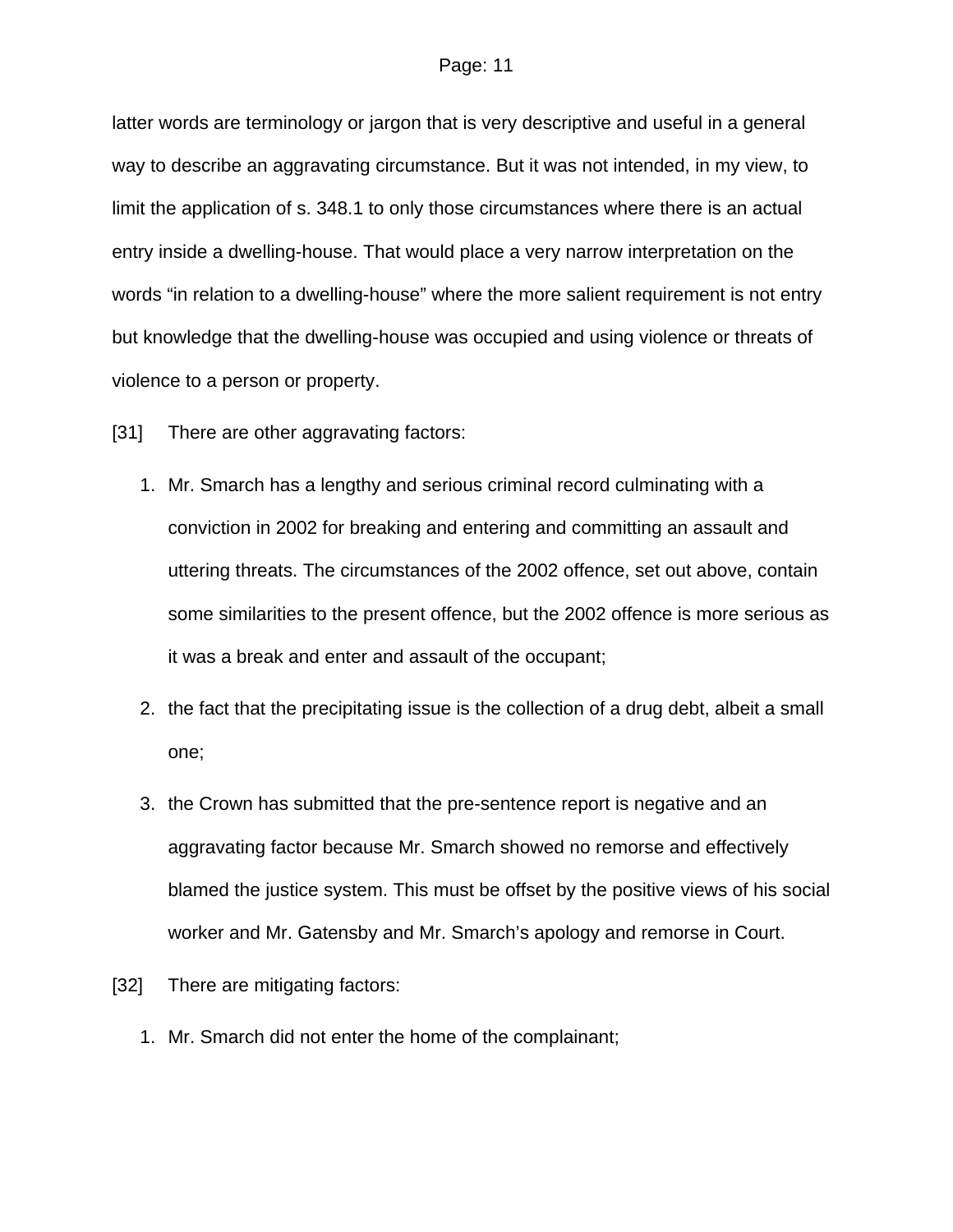- 2. Mr. Smarch did not physically assault the complainant. Although he used the baseball bat in a violent manner, it was against property and not a person.
- 3. Mr. Smarch has taken some tentative steps towards his own rehabilitation by starting to avail himself of counselling services and pursuing positive change in the Gathering Power program at the Whitehorse Correctional Centre. However, it is clear that he requires long-term intensive counselling to realize a positive change in his life.

[33] There is no doubt that deterrence and denunciation are the primary factors in sentencing for this extortion offence, aggravated by being in relation to a dwellinghouse, when Mr. Smarch knew the complainant was inside while he was violent to the property and uttered a death threat to the occupant. At the same time, this is not an offence with the violent factors in *R.* v. *Vickers* or even *R.* v. *Brace and Stewart*, cited above. While Brace and Stewart received appropriate three-year penitentiary terms, the case before me did not involve a break and enter and assault. Nevertheless, the offence of extortion carries a maximum sentence of life imprisonment. This offence was committed at a dwelling-house with a death threat and property violence. It is a serious offence which must be denounced and deterred. I also find that there is hope for rehabilitation for Mr. Smarch but he has a long way to go on that road.

[34] I have considered the appropriateness of a conditional sentence but I am of the view that serving this sentence in the community would endanger the safety of the community and that he would be unable to abide by the restrictive conditions that would necessarily be imposed.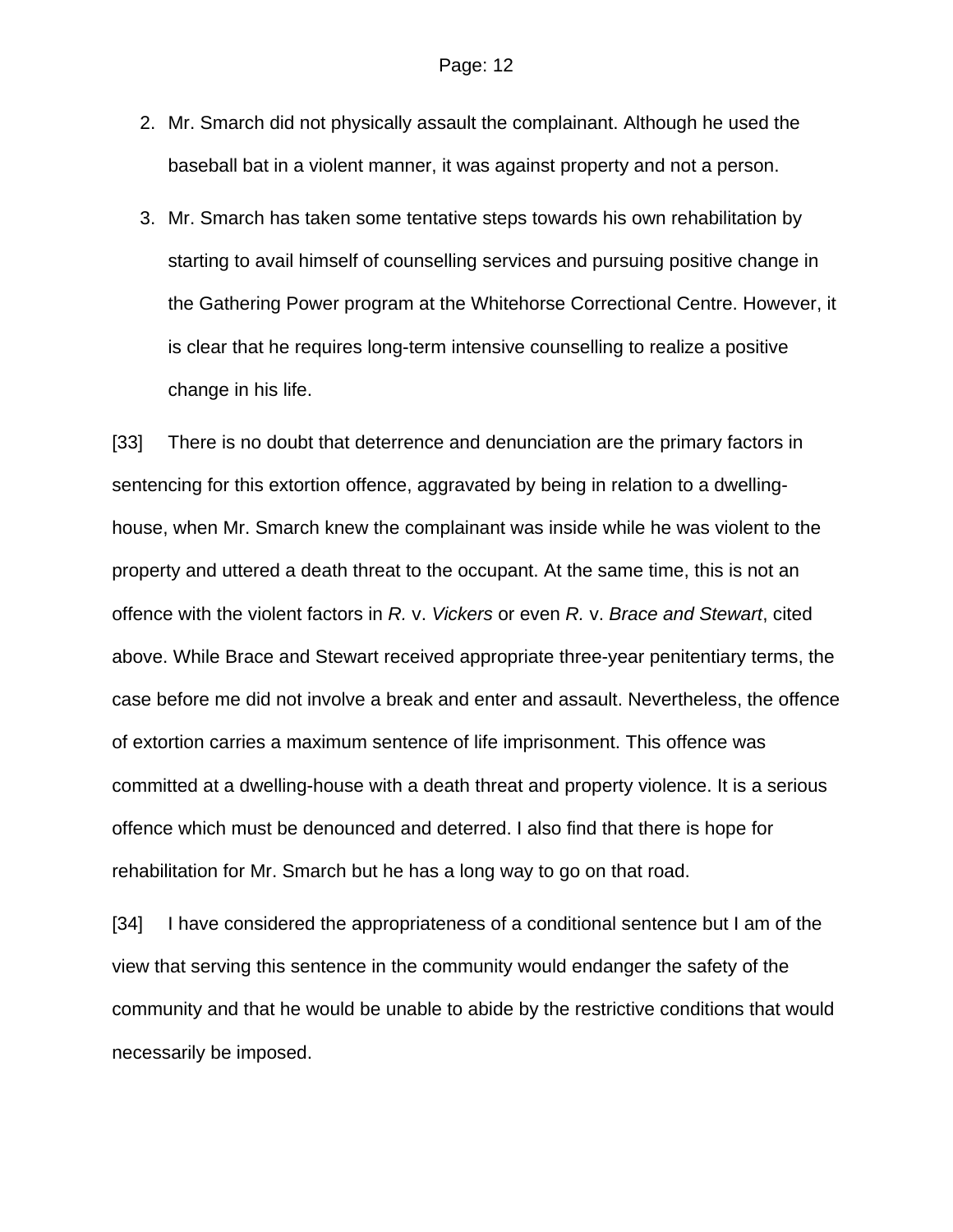[35] I conclude that the appropriate sentence for Mr. Smarch is incarceration for two years less a day which recognizes the very serious nature of his offence but takes into consideration the rehabilitation program he can pursue while at the Whitehorse Correctional Centre. He will receive credit of five months for his pre-sentence custody of approximately three months. The sentence for the mischief offence will be 30 days, to be served concurrently.

[36] In order to assist Mr. Smarch in successfully reintegrating into the community, I also order a term of probation for one year following his release on the following terms:

1. that he will keep the peace and be of good behaviour;

- 2. that he appears before the court when required to do so by the court;
- 3. that he notifies his probation officer in advance of any change of name or address, and promptly notifies his probation officer of any change of employment or occupation;
- 4. that he takes such other assessment, counselling and programming that may be arranged in consultation with Michael Hodgson or Phillip Gatensby and his probation officer.

[37] I also sentence Mr. Smarch to 30 days on each of the three convictions under s. 145 of the *Criminal Code* to be served concurrently with the extortion sentence. The charges under Informations ending in G, H and I are withdrawn.

[38] I also order that a warrant be issued for taking bodily substances for DNA analysis.